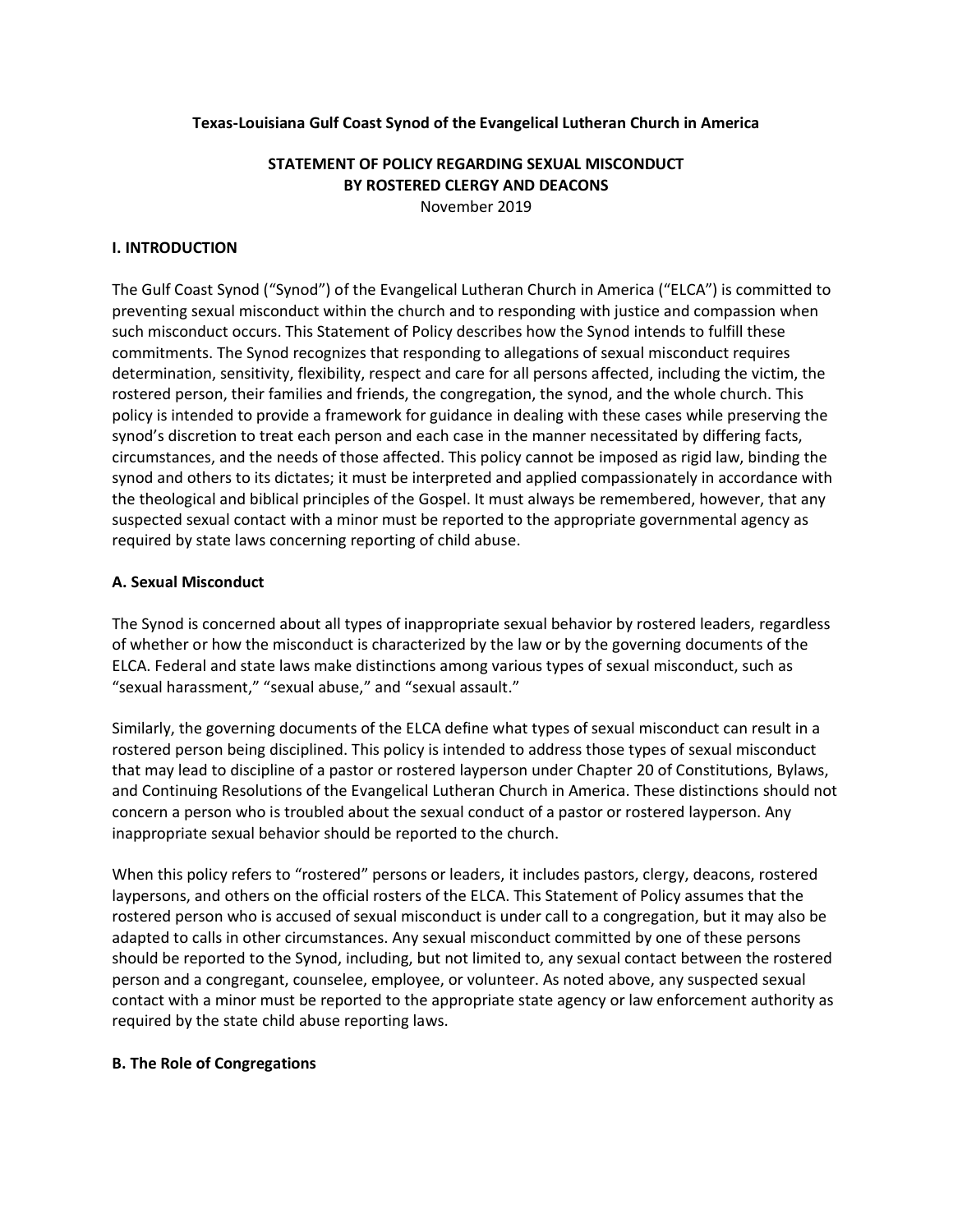The Synod and its member congregations have different responsibilities and different roles to play in preventing and responding to reports of clergy sexual misconduct. Each ELCA congregation governs itself and exercises control over its internal practices and policies and the use of its property. The congregation is responsible for its mission and ministry to the community and for its life together. The congregation elects its leadership, employs and supervises its own staff. In addition, each congregation calls its own pastor, determines its pastor's specific duties and responsibilities, sets the pastor's salary and benefits, and supervises its pastor's day-to-day ministry. The Synod has neither the authority nor the ability to make those decisions for a congregation.

In accordance with the Constitutions, Bylaws, and Continuing Resolutions of the Evangelical Lutheran Church in America, it is the congregation, in consultation with the Synod, that finally decides whether to terminate the pastor's call. The congregation is also authorized to initiate disciplinary action against its rostered leaders as well as its members. Obviously, then, the church cannot be a safe place unless every one of its member congregations shares its commitment to preventing clergy sexual misconduct.

This Statement of Policy is the Synod's; it says little specifically about the important role played by congregations in preventing and responding to reports of clergy sexual misconduct. This should not obscure the fact that congregations have a vital role to play. The Synod strongly urges its member congregations to develop their own sexual misconduct policies. The publication, *Safe Connections: What Parishioners Can Do To Understand and Prevent Clergy Sexual Abuse* is available from the ELCA Vocation and Education Program unit and from Augsburg Fortress, Publishers, Order Code 69-8110. The Synod recommends this publication as a useful resource for congregations addressing this issue.

It should be noted that the Synod may not be able to assume primary responsibility for addressing all allegations of clergy sexual misconduct. For example, if a pastor who is under call to a congregation is accused of sexually harassing another of the congregation's employees, civil law may require that the congregation, as employer, take timely and appropriate action; the law may prevent the Synod from interfering in the situation. Nevertheless, the synod should be consulted in all cases involving rostered persons.

### **C. Role of the Synod**

The Synod's role is essentially twofold. First, the bishop is responsible for providing pastoral care and leadership to the Synod's congregations and rostered persons. Reports of sexual misconduct invariably create an acute need for such care and leadership. Second, rostered leaders who commit sexual misconduct may be disciplined, leading to possible removal from the roster of the ELCA. The bishop is primarily responsible for overseeing the preliminary or consultation stage of the disciplinary process and, typically, the bishop initiates the formal stage of the disciplinary process if necessary. When the bishop provides pastoral care and leadership in the wake of clergy sexual misconduct, he or she is truly engaged in the Synod's ministry.

In every sexual misconduct case, the bishop and his or her staff will attempt to provide for the pastoral care of the victim of the misconduct, the victim's family, the pastor who committed the misconduct, the pastor's family, members of the pastor's present or former congregation, the pastor's colleagues, and others. However, the bishop and the bishop's staff do not themselves function as a pastor, counselor, advocate, attorney, or other care giver to any of these individuals. The ultimate responsibility of the bishop and his or her staff is to the Synod, and not to any individual within the Synod. If a conflict arises between what is in the Synod's interests and what is in the interests of someone else, the bishop and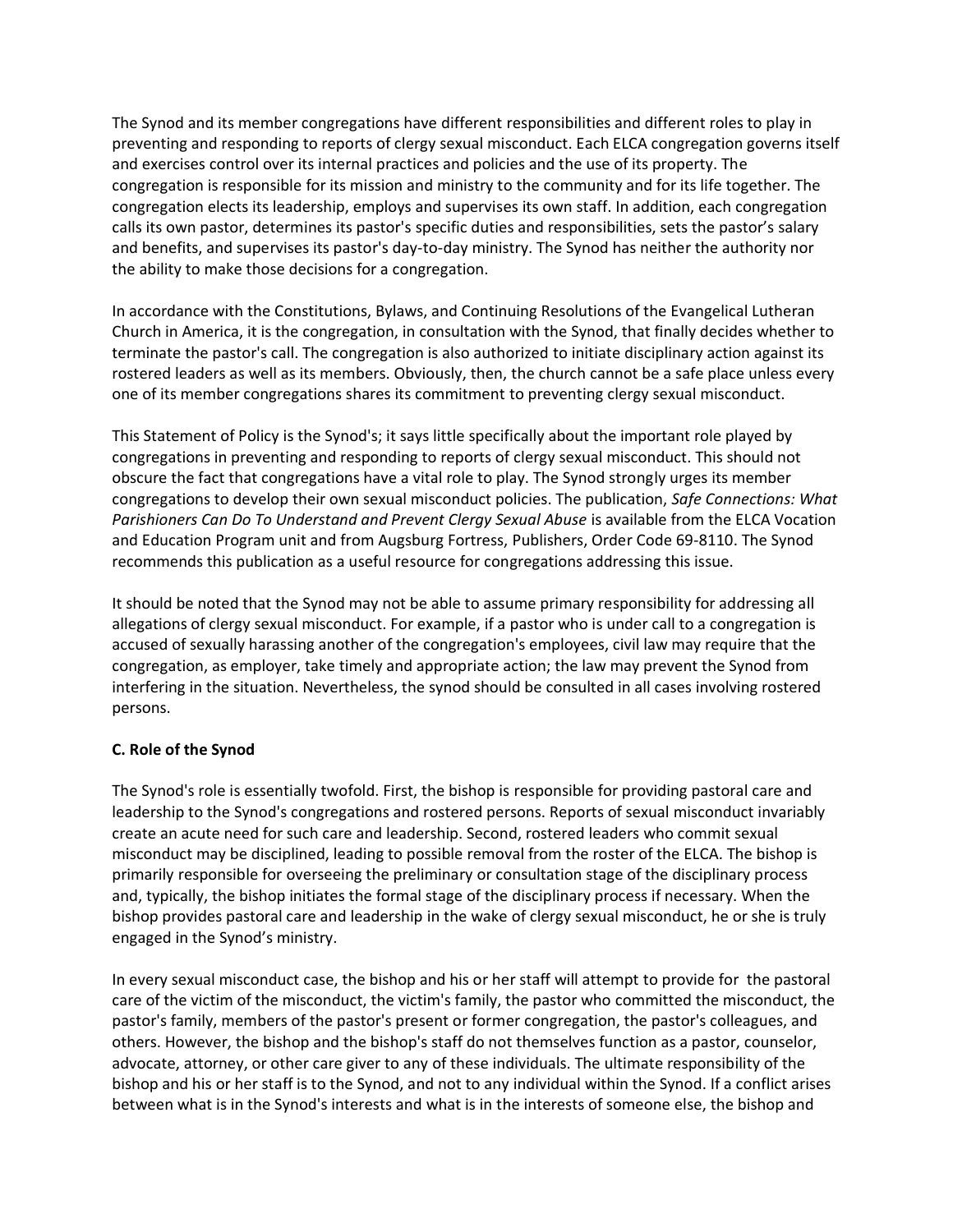the bishop's staff are obligated to act on the Synod's behalf. In unusual circumstances, the fact that the bishop and bishop's staff are responsible to the Synod may require that they act contrary to the wishes of the complainant.

Every report of clergy sexual misconduct involves unique people and unique circumstances. This Statement of Policy merely describes the general approach that the Synod will follow in responding to reports of clergy sexual misconduct. It will not be appropriate or even possible for the Synod to follow this approach in every case. The Synod reserves the right to depart from this Statement of Policy at any time and for any reason.

The freedom of the Synod to decide for itself how God has called it to minister to those harmed by sexual misconduct is a precious one that is constitutionally protected from governmental interference. The same is true of the Synod's freedom to decide who will be on its clergy roster, and of the freedom of each congregation to decide who will preach and teach from its pulpit. Nothing in this Statement of Policy is intended to diminish these freedoms in any respect or to create any rights or responsibilities under civil law.

### **II. SYNOD POLICY**

An ELCA Strategy for Responding to Sexual Abuse in the Church (Nov. 1992) recommended that nine elements be included in any synodical policy regarding clergy sexual misconduct. This Synod has decided to incorporate those nine elements as follows:

#### **A. Adequate Preparation**

The Synod is committed to take action to prevent clergy sexual misconduct. The Synod will make its position on this issue clear in educational opportunities that it provides, in the manner in which it responds to reports of clergy sexual misconduct, in discussions that it has with seminarians and others who seek to join its rosters, and in its public and private statements on the subject.

First, the Synod will not tolerate sexual misconduct by pastors or by any rostered leaders. This means, the Synod will not ignore reports, will act upon substantiated allegations, and will properly disclose findings of clergy sexual misconduct. This is not to say that the Synod will treat every case exactly the same. Sexual misconduct varies greatly by type, by degree, and by its effect on those involved. The Synod will attempt to respond appropriately to each case while not tolerating any misbehavior discovered to exist.

Second, the Synod intends to provide or promote ongoing educational opportunities regarding sexual misconduct for rostered persons, congregations, and others. Education will focus on such subjects as prevention of clergy sexual misconduct and the impact of such misconduct on its victims. The Synod strongly urges its pastors, other rostered persons, and congregations to take advantage of these opportunities, as well as appropriate educational programs offered by others.

In addition, the bishop and the bishop's staff will continue to take advantage of educational opportunities that are available to them. The Synod recognizes that society generally and churches particularly have much to learn about clergy sexual misconduct. As the Synod's understanding of this problem changes, this Statement of Policy and educational efforts may change as well.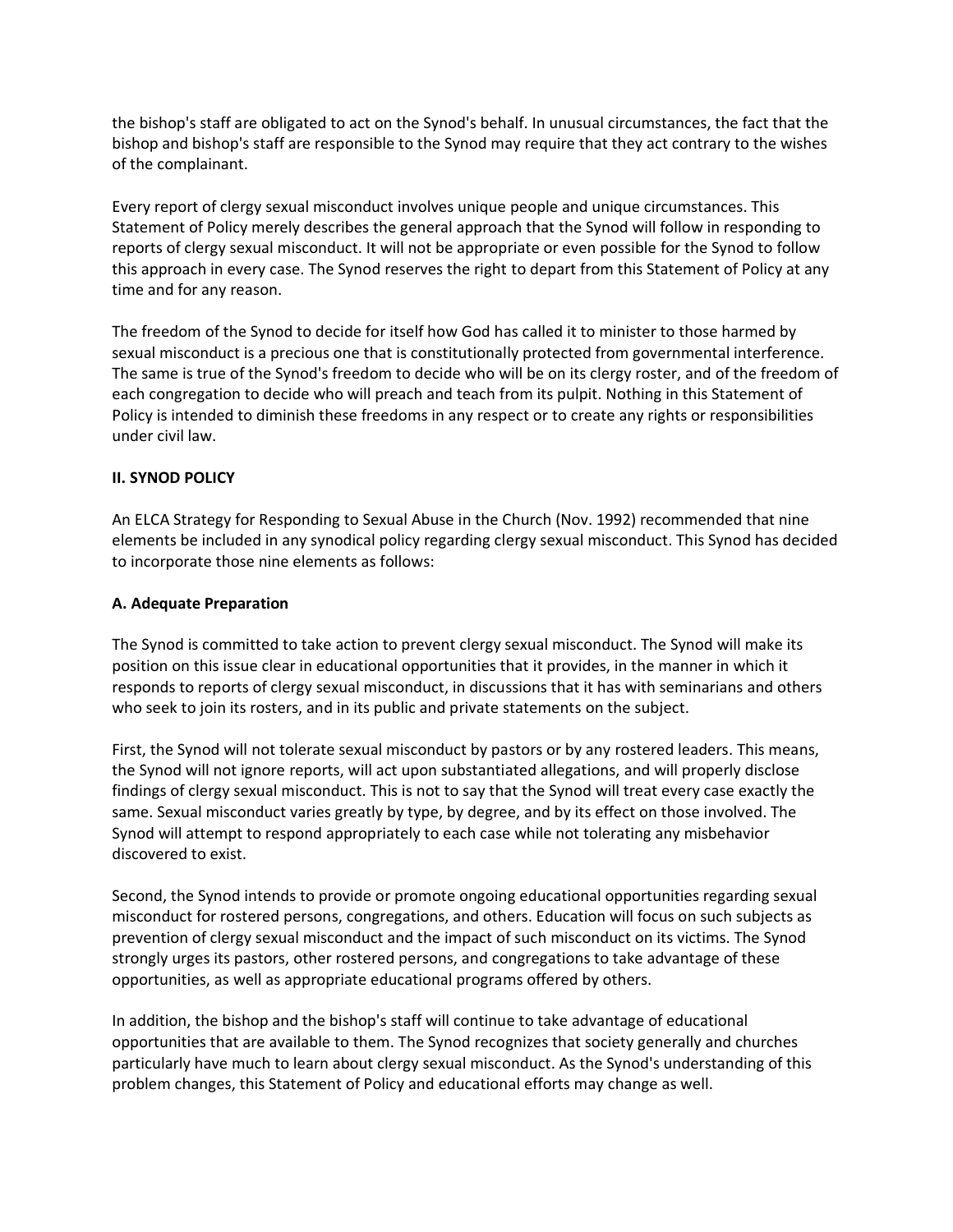This Synod's preventative efforts are intended to complement similar efforts that have been or will be made by the Synod's member congregations, by the churchwide organization, by ELCA seminaries, and by other entities affiliated with the ELCA.

### **B. Initial Contact**

Even the best preventative measures cannot completely eliminate clergy sexual misconduct. The Synod must always be prepared to respond to reports of misconduct. The more open the Synod is to receiving such reports, the more often clergy sexual misconduct will be reported, and hopefully prevented.

Anyone who knows or suspects that a pastor or other rostered person may have been involved in sexual misconduct should report that knowledge or suspicion to the bishop or an assistant to the bishop. As used in this Statement of Policy, the term "complainant" means a person who reports sexual misconduct to the Synod. This Statement of Policy assumes that the complainant is also the victim of the alleged sexual misconduct, but that may not always be the case.

The names, addresses, and telephone numbers of the bishop and his or her assistants are attached to this Statement of Policy. If a complainant is uncomfortable about contacting the bishop or an assistant to the bishop, then the complainant should contact one of the other people listed in the attachment. Those people -- who may include men and women, clergy and laypersons, Lutherans and non-Lutherans -- have agreed to be available to receive reports of sexual misconduct from complainants who are uncomfortable contacting the bishop directly. However, it must be stressed that these people are acting on behalf of the Synod, and any information that they are given will be shared with the bishop (unless it is the bishop who is being accused of sexual misconduct, in which case the presiding bishop of the ELCA will be contacted).

A contact may be made with the bishop or other authorized person by mail, by telephone, or in person. The complainant need not identify herself or himself when she or he first contacts the Synod. The complainant may ask questions anonymously about how the Synod would respond to a particular complaint of misconduct. However, the Synod can do little about a report of sexual misconduct until the complainant identifies herself or himself and the pastor or other rostered person involved in the misconduct.

The bishop or other person contacted by the complainant will (1) assure the complainant that the Synod does not tolerate sexual misconduct and takes seriously all reports of such misconduct; (2) explain the Synod's process for responding to reports of sexual misconduct and offer to provide a copy of this Statement of Policy; (3) answer the complainant's questions about the policies and procedures of the Synod; (4) express care and concern for the complainant; (5) when the complainant is anonymous, encourage the complainant to identify herself or himself and the pastor or other rostered person involved in the misconduct.

## **C. First Response**

After a report of clergy sexual misconduct has been received from an identified complainant, the bishop or bishop's designee will interview the complainant in person or, if that is not possible, by telephone. This interview may continue through a series of meetings, calls, and correspondence. The bishop or bishop's designee will ask the complainant to provide as much detailed information about the sexual misconduct as the complainant is comfortable sharing. The complainant will be asked to reduce the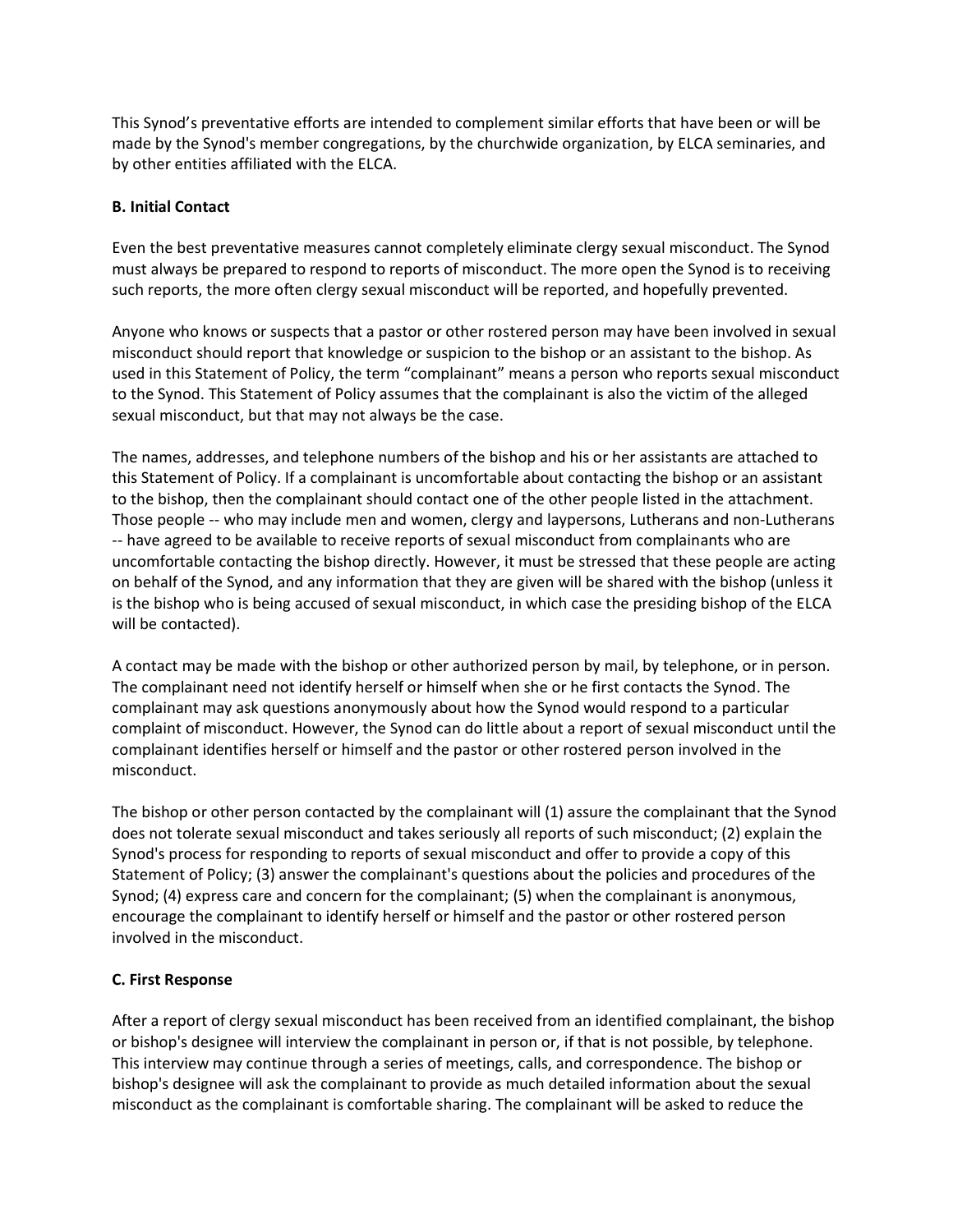information to writing or to sign a written statement prepared by the Synod. The bishop or bishop's designee will also ask the complainant what she or he is seeking in coming forward and whether the complainant is prepared to participate in the disciplinary process if necessary. The complainant should be given a copy of this Statement of Policy if she or he has not already received it.

In all meetings with Synod personnel, the complainant may be accompanied by a friend, family member, support person, or advocate of her or his choice. The complainant may contact an advocate and may be accompanied by that advocate through the reporting, investigative, and, if necessary, disciplinary processes. Under no circumstances will any employee of the Synod function as the complainant's advocate; however, at the complainant's request, the Synod will contact an advocate for her or him. The bishop or other person contacted by the complainant may also offer to provide the complainant with a list of advocates who are available to provide support and to help interpret the Synod's policies and procedures. This list may include advocates who are affiliated with the ELCA and advocates who are not. The complainant is welcome to use an advocate who does not appear on the Synod's list -- such as a friend or family member -- or to decline to use an advocate.

The bishop or bishop's designee will discuss with the complainant how she or he feels about the possibility that her or his identity may become known to the accused or others. Insofar as possible, the Synod will respect the wishes of the complainant regarding confidentiality. However, at some point, the Synod may be required by civil law or by the governing documents of the ELCA to disclose the identity of the complainant. Also, the identity of the complainant may be revealed by others or become known despite the best efforts of the Synod to protect it. The Synod cannot guarantee confidentiality to a complainant.

The bishop or bishop's designee will discuss with the complainant her or his needs for pastoral care and may suggest professional counseling. If the complainant requests, the bishop or bishop's designee will help to put the complainant in touch with persons who can provide pastoral care or professional counseling. No employee of the Synod can function as the complainant's pastor, therapist or counselor.

The bishop or bishop's designee will appoint a contact person within the Synod. That contact person (who may be the bishop or bishop's designee) will keep in regular contact with the complainant and will inform the complainant of significant developments. That contact person will also be available to respond to the complainant's questions and concerns about the process.

If the bishop or bishop's designee learns that a child or vulnerable adult may have been neglected or physically or sexually abused, the bishop or bishop's designee may be legally required to report that information to law enforcement authorities. The bishop or designee may also urge and assist the complainant to file a report with the authorities. If possible, the complainant will be notified before such a report is made by the Synod.

### **D. Initial Investigation of the Complaint**

After interviewing the complainant, the bishop or bishop's designee will carefully review the information provided by the complainant. If the report appears credible and involves sexual misconduct for which the perpetrator might be disciplined, the bishop or bishop's designee may conduct a preliminary investigation to determine whether information either supporting or contradicting the report exists. This preliminary investigation may include (1) further discussions with the complainant; (2) a review of the records of the Synod, another ELCA synod, the ELCA, or an entity affiliated with the ELCA; or (3)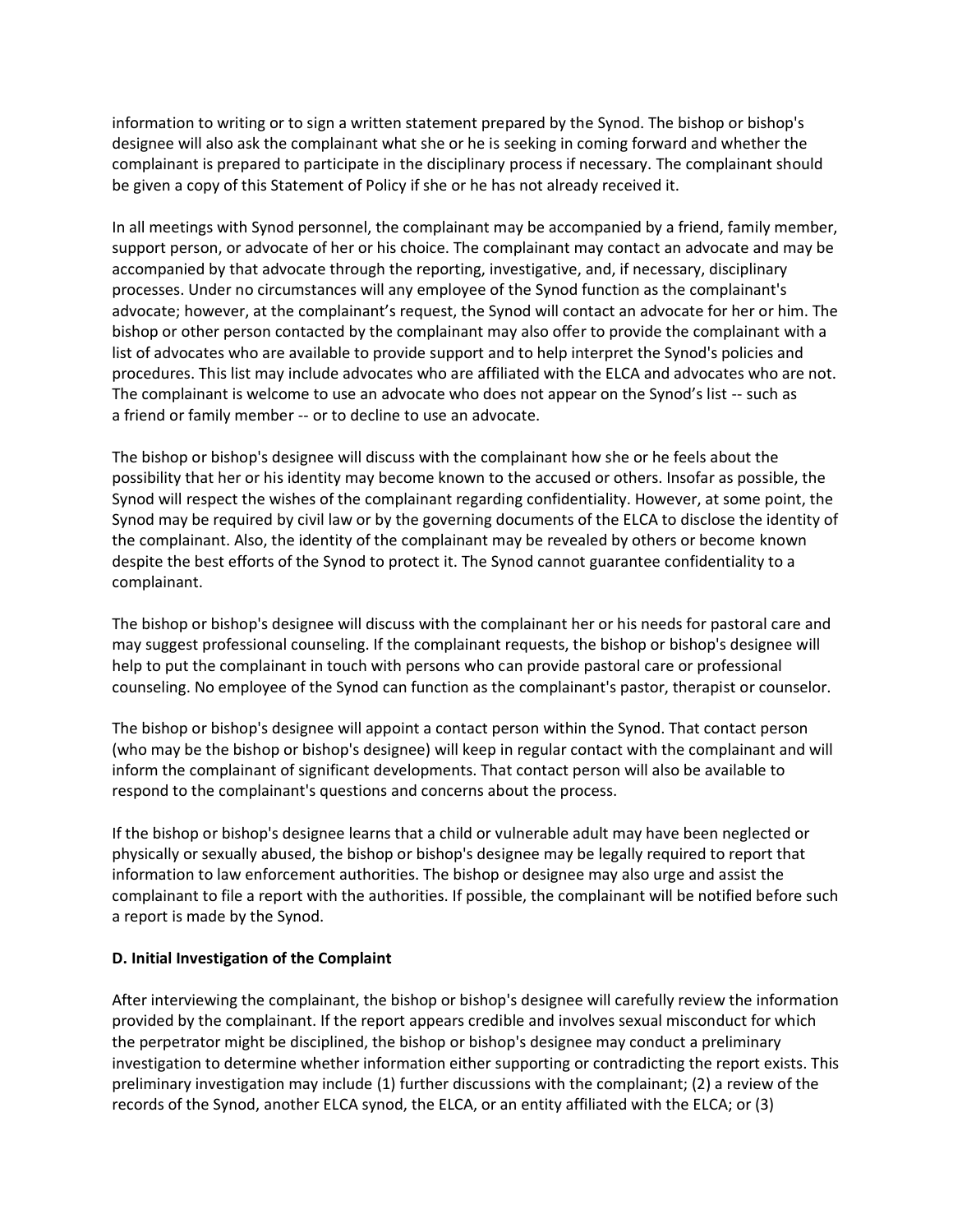interviews of former bishops of the pastor, those who served as assistants to former bishops of the pastor, pastors who succeeded the pastor at congregations that he or she served, pastors who served on the same staff with the pastor at congregations that he or she served, pastors who presently serve on the same staff with the pastor, respected members of congregations that the pastor served, respected members of the congregation that the pastor now serves; or (4) persons identified by the complainant, or friends, family members, pastors, or counselors of the complainant.

This preliminary investigation will be conducted as quickly and as discreetly as is possible under the circumstances. All of those contacted will be asked to keep the contact in strictest confidence. If the Synod or a discipline hearing committee later determines that the pastor did not commit sexual misconduct, that conclusion will be communicated to those who were contacted by the Synod in the course of its preliminary investigation.

If a criminal investigation, or other official investigation by law enforcement authorities, is underway, the Synod may need to postpone its own investigation pending the outcome of the government's inquiry or prosecution. However, a final determination in a related civil or criminal legal proceeding does not necessarily dictate the necessity for, or the outcome of, the church's disciplinary process.

### **E. Conversation with the Rostered Person**

The bishop will usually meet with the accused pastor or rostered leader after the preliminary investigation is concluded. The bishop should be accompanied by the bishop's designee or another person. In some cases -- such as when the pastor is aware of the complainant's report or when the pastor may pose an immediate danger to members of his or her congregation -- the bishop or bishop's designee may meet with the pastor immediately after or perhaps even before meeting with the complainant. If the bishop meets alone with the pastor, the bishop will clarify that the meeting is not confidential, and that the bishop may disclose anything that he or she is told.

At their meeting, the bishop will provide the pastor with information regarding the complaint and ask the pastor to respond. The bishop may ask the pastor to reduce his or her response to writing. The bishop will also (1) assure the pastor that, while the Synod does not tolerate sexual misconduct, the Synod will give any pastor who denies an allegation of sexual misconduct a full and fair opportunity to contest it; (2) explain the Synod's process for responding to reports of sexual misconduct and provide a copy of this Statement of Policy; (3) answer the pastor's questions about the policies and procedures of the Synod; (4) express care and concern for the pastor, the pastor's family, and the affected congregation; (5) strongly discourage the pastor from having any contact with the complainant, either directly or indirectly; and (6) invite the pastor to contact an advocate and to be accompanied by that advocate through the investigative, and, if necessary, disciplinary processes. If the pastor requests, the Synod will assist the pastor in finding an advocate. The pastor may decline to use an advocate. In appropriate cases, the bishop may ask the pastor to resign his or her call or resign from the clergy roster of the ELCA. The bishop cannot force the pastor to submit a resignation.

In most cases, only a discipline hearing committee can remove the pastor from the clergy roster involuntarily. Depending upon the circumstances, the bishop may ask the pastor to voluntarily agree to certain restrictions upon his or her ministry until the investigation and/or disciplinary proceedings are concluded. If the pastor refuses, the bishop may ask the congregation council to impose the restrictions upon the pastor. The bishop may also ask the pastor to take a leave of absence -- either with or without pay -- until the investigation and/or disciplinary proceedings are concluded. Again, if the pastor refuses,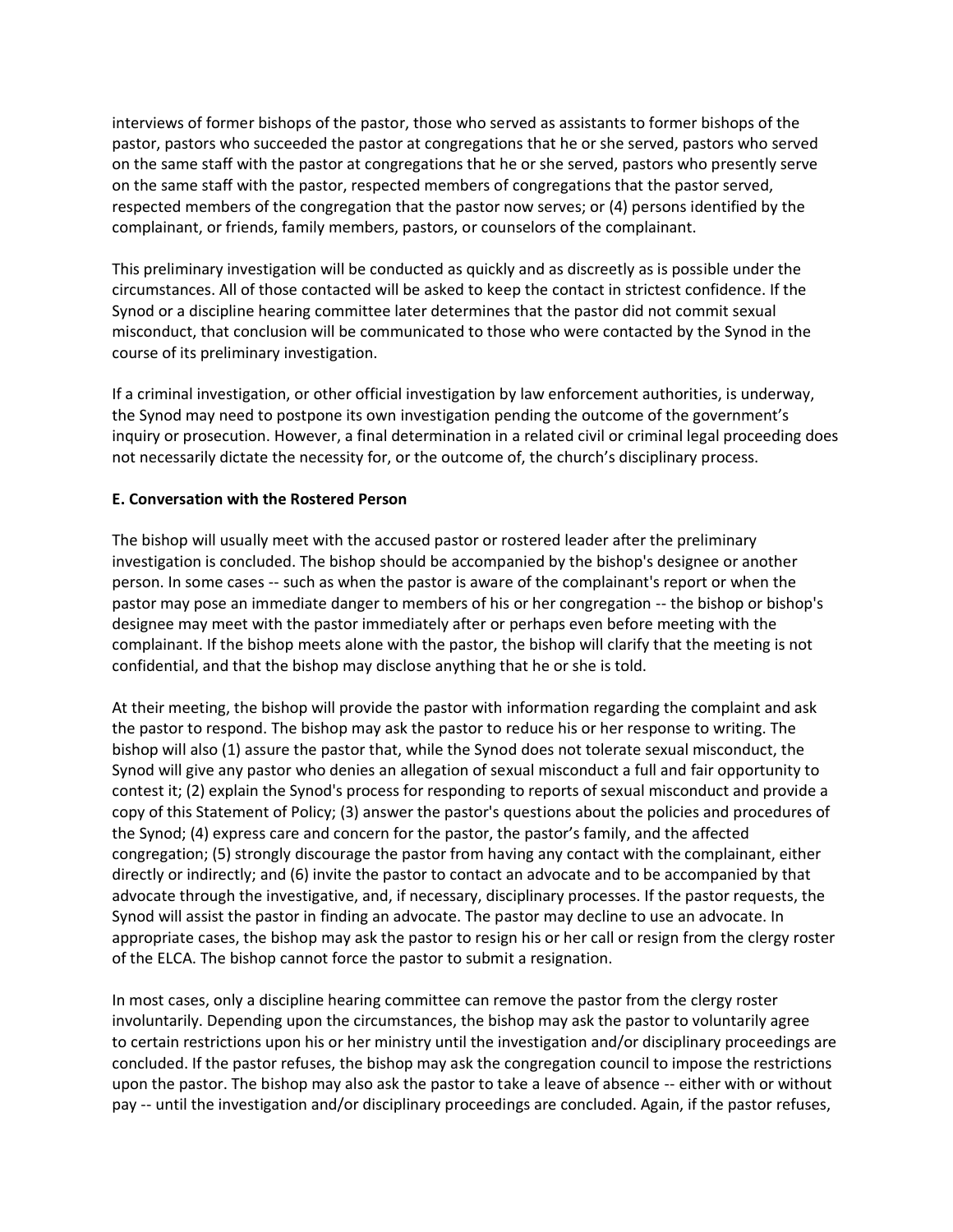the bishop may ask the congregation to place the pastor on an involuntary leave of absence. In extreme circumstances, the bishop may consider temporarily suspending the pastor without prejudice.

The bishop or bishop's designee will discuss with the pastor his or her needs for pastoral care or professional counseling, as well as the care of the pastor's family. If the pastor requests, the bishop or bishop's designee will help to put the pastor in touch with persons who can provide such care or counseling. Under no circumstances will any employee of the Synod function as advocate, pastor, or counselor to the pastor or the pastor's family.

The bishop or bishop's designee will appoint a contact person within the Synod. That contact person (who may be the bishop or bishop's designee) will keep in regular contact with the pastor and will inform the pastor of significant developments. That contact person will also be available to respond to the pastor's questions and concerns about the process.

### **F. Assess the Information**

After meeting with the pastor, the bishop will carefully review the information provided by the complainant, discovered during the preliminary investigation, and provided by the pastor.

The bishop also may consult with staff or other advisors. The bishop will then decide upon a course of action, keeping in mind that changed circumstances may require changes in direction as the matter progresses. Among options available to the bishop are the following: taking no further action at this time; pursuing further investigation; requesting the pastor to undergo a psycho-diagnostic evaluation; seeking a resolution by consulting directly with the parties; requesting the pastor's congregation to take some action; convening a consultation or advisory panel; initiating the formal disciplinary process. These latter two options are discussed further below. Depending upon the circumstances, additional options may be considered as well, including inviting the pastor to resign from the call, from the roster, or both.

### **G. Consultation or Advisory Panel**

Reports of sexual misconduct always present a bishop with difficult decisions. To assist him or her in making these decisions, a bishop may, at his or her sole discretion, appoint a consultation or advisory panel. The function of a consultation or advisory panel is described at length in Bylaws 20.21.04 to 20.21.06 of the ELCA Constitution and Bylaws. Further detail appears in Section "D" of Rules Governing Disciplinary Proceedings Against an Ordained Minister, a Rostered Layperson, or a Congregation of the Evangelical Lutheran Church in America. Both of these documents are available from the Synod.

Essentially, a consultation or advisory panel is a small group of clergy and laypersons who are asked to recommend a course of action to the bishop. Before making that recommendation, the panel may do its own investigation including interviewing the complainant, the pastor, the bishop, the bishop's designee, and others. If possible, the panel will seek to resolve the controversy through recommendations that are pastoral and therapeutic and that will eliminate the need for disciplinary proceedings if they are accepted by all concerned. If such a resolution does not appear possible, the panel will advise the bishop whether it believes that the disciplinary process should be initiated.

Whether to employ the advisory or consultation process is always discretionary with the bishop. Use of such panels may be beneficial in a variety of circumstances. For example, a bishop may be confronted with "one person's word against another's" -- that is, a situation in which both the complainant's report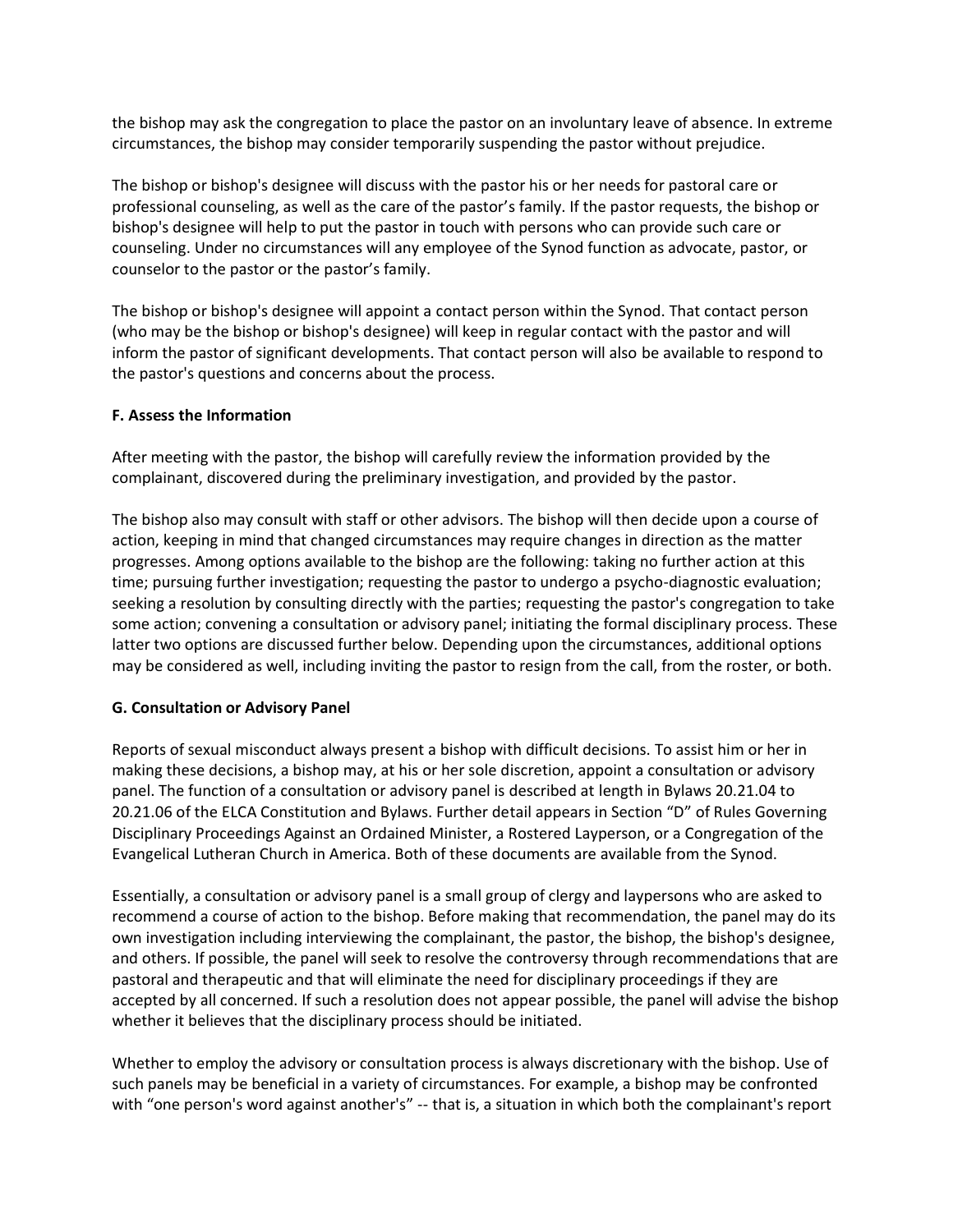and the pastor's denial of the report appear credible, and there is no corroborating evidence supporting either version. Numerous other reasons may also cause the bishop to call for a consultation or advisory panel or the bishop may decide to utilize such panels routinely.

## **H. Formal Hearing**

Disciplinary proceedings are the process by which the ELCA determines if a pastor is guilty of the charges and, if so, what the penalty should be. The process is governed by Chapter 20 of the Constitutions, Bylaws, and Continuing Resolutions of the Evangelical Lutheran Church in America and by the Rules Governing Disciplinary Proceedings. A pastor may be disciplined for committing "conduct incompatible with the character of the ministerial office," which according to *Definitions and Guidelines for Discipline of Ordained Ministers* includes "adultery, promiscuity, the sexual abuse of another, or the misuse of counseling relationships for sexual favors." *Definitions and Guidelines* is available from the Synod.

To briefly summarize the disciplinary process, generally the bishop as accuser will initiate the proceedings against a pastor, as the accused, by filing written charges setting forth the offense that the pastor is accused of committing, detailing the facts supporting the charge, and describing any other circumstances concerning the alleged misconduct. A committee of twelve persons -- six from a panel elected by the Synod and six from a panel elected by the Churchwide Assembly -- are convened to hold a hearing on the charges. The hearing resembles a court trial, at which an appointed hearing officer presides. The bishop presents testimony and other evidence in support of the charges, and then the pastor presents testimony and other evidence in opposition to the charges. The governing documents of the ELCA provide for certain rights for the accuser, the accused, and the witnesses. Typically, a bishop will not initiate formal disciplinary proceedings unless the complainant agrees to be a witness against the pastor, but that is not always the case.

The hearing described in the preceding paragraph is the usual process for hearing the written charges. There is an alternative process described in ELCA Bylaws 20.23.01. through 20.23.09., that is invoked when the written charges specify that the accuser will not seek removal or suspension for a period exceeding three months. In such cases, the proceedings are conducted before a hearing committee of six members with less formality and without all of the procedural requirements of the full hearing process.

Under either process, the discipline hearing committee decides whether the charges are true and, if so, what discipline should be imposed. The options available (except under the alternative process described in the preceding paragraph) are private censure and admonition, suspension from the clergy roster of the ELCA for a designated period of time or until the pastor complies with specified conditions, or removal from the clergy roster. The discipline hearing committee's decision is generally made about four months after charges are filed. There is a process for appeals to the churchwide Committee on Appeals.

## **I. Disclosure**

Except in unusual circumstances, the Synod will disclose all serious allegations of clergy sexual misconduct. Experience has demonstrated that disclosure speeds the healing of the primary and secondary victims of the misconduct, empowers unknown victims to come forward and seek help, protects others from being victimized by the same pastor, starts the congregation on the path to new health, and demonstrates the commitment of the ELCA to deal openly and honestly with the problem.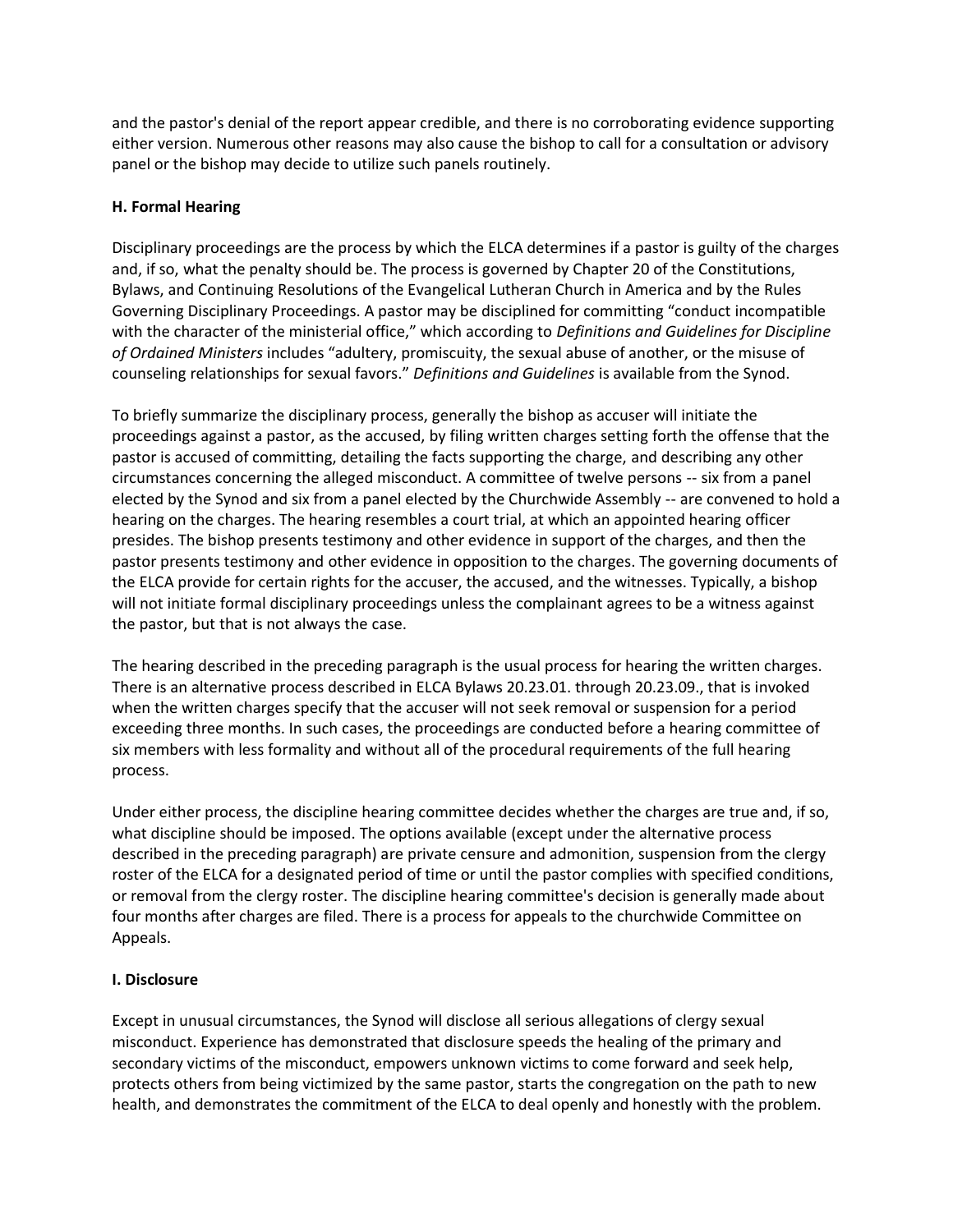Decisions regarding who will make what disclosure to whom and when will vary from case to case. In general, though, the Synod will abide by the following guidelines:

1. Typically, disclosure of clergy sexual misconduct will be made to the leadership of the pastor's congregation, to the members of the pastor's present congregation, to synods where the pastor was previously rostered, and to other pastors within the Conference or the entire Synod. In some situations, wider disclosure to previous congregations, to the entire Synod, or even to the news media may be made as well.

2. In most cases, disclosure will be made when (1) the pastor admits to committing sexual misconduct; (2) the pastor resigns his or her call or from the clergy roster of the ELCA after being accused of sexual misconduct; (3) the pastor is placed on leave of absence or temporarily suspended in response to an allegation of sexual misconduct; (4) the pastor is suspended or removed from the clergy roster as a result of formal disciplinary proceedings; or (5) secular legal proceedings (civil or criminal) are initiated against the pastor. Other events may give rise to the need for disclosure as well.

3. The Synod intends to work closely with the congregational leaders regarding appropriate disclosure to the members of the congregation. The victim's concerns regarding disclosure will be considered as well. The actual announcement to the congregation will be made by one or more of the leaders, or by the bishop, and usually to the adult members only.

4. To protect the privacy of those harmed by the misconduct, only the following will be disclosed: (1) the fact that the pastor has been accused of, admitted to, resigned, or been found guilty of committing sexual misconduct; (2) the gender of the complainant; (3) whether the complainant was an adult or a minor at the time of the misconduct; and sometimes (4) whether the complainant was a member of the pastor's congregation or a person to whom the pastor was providing pastoral care. Disclosure should never include the name of the complainant or facts from which she or he could readily be identified. If the pastor has denied the allegations, that fact will also be disclosed.

5. Persons who believe that they have been harmed (directly or indirectly) by the pastor will be invited to contact the leaders of the congregation, the Synod, or others who have agreed to be available to those persons.

### **J. Follow-up**

The Synod will work with congregations and others to help ensure that care and support are available to those harmed by clergy sexual misconduct. As noted above, Synod personnel cannot provide this individual care themselves, but it will assist the primary and secondary victims of sexual misconduct to find resource persons and materials that might help them on their journey to healing. The Synod will assist the congregation in dealing with the pain and disruption caused by the pastor's misconduct and the synod will help the congregation continue in its mission and ministry for the sake of the Gospel.

**Synod Staff 2019**